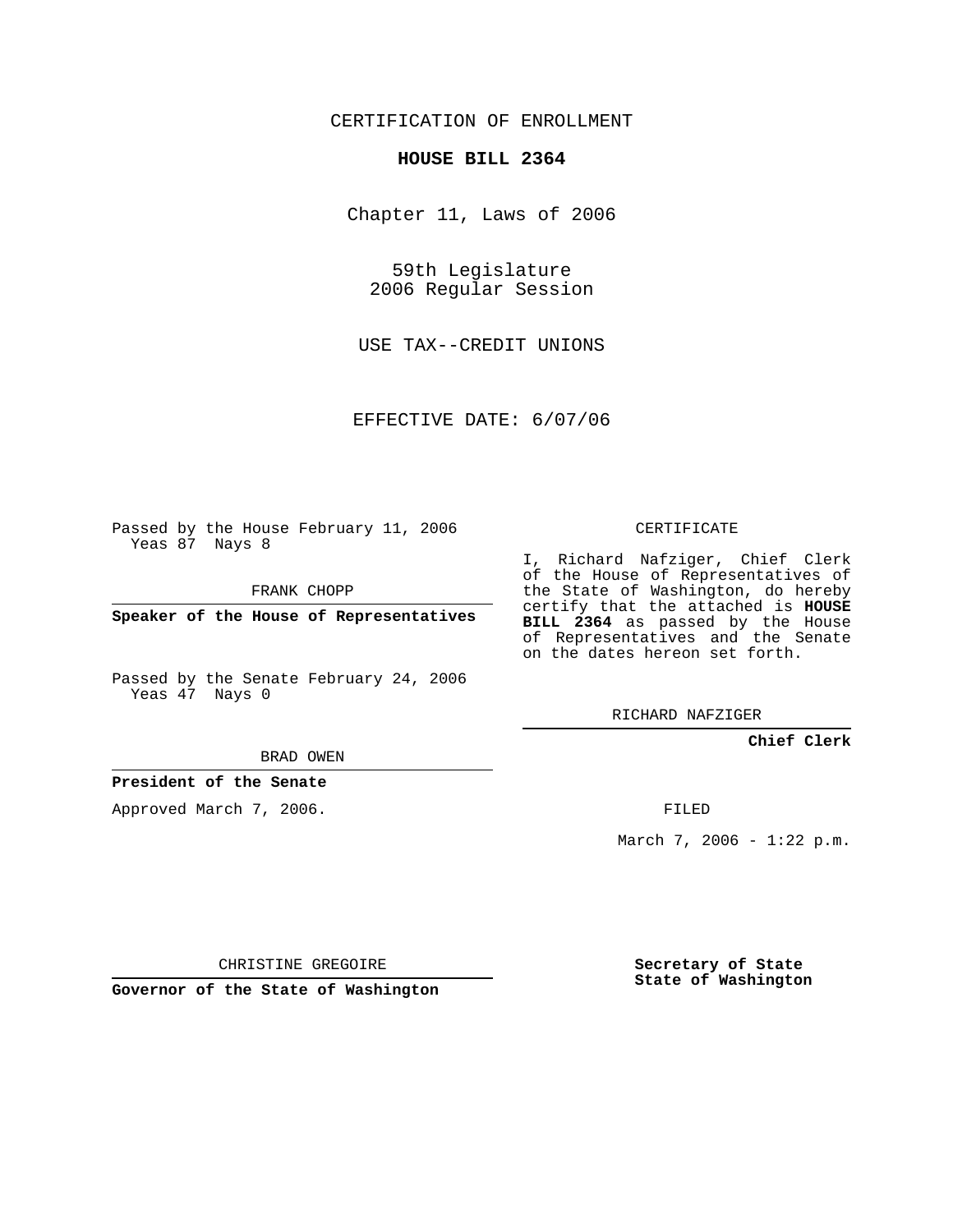## **HOUSE BILL 2364** \_\_\_\_\_\_\_\_\_\_\_\_\_\_\_\_\_\_\_\_\_\_\_\_\_\_\_\_\_\_\_\_\_\_\_\_\_\_\_\_\_\_\_\_\_

\_\_\_\_\_\_\_\_\_\_\_\_\_\_\_\_\_\_\_\_\_\_\_\_\_\_\_\_\_\_\_\_\_\_\_\_\_\_\_\_\_\_\_\_\_

Passed Legislature - 2006 Regular Session

## **State of Washington 59th Legislature 2006 Regular Session**

**By** Representatives Santos, Orcutt, McIntire, Hunter, Armstrong, Morrell, Roach, Kenney, Fromhold, Ericks and McDermott

Prefiled 12/22/2005. Read first time 01/09/2006. Referred to Committee on Financial Institutions & Insurance.

 AN ACT Relating to use tax owed by converting or merging credit unions when converting or merging a federal, foreign, or out-of-state credit union into a state charter; and adding a new section to chapter 82.12 RCW.

BE IT ENACTED BY THE LEGISLATURE OF THE STATE OF WASHINGTON:

 NEW SECTION. **Sec. 1.** A new section is added to chapter 82.12 RCW to read as follows:

 (1) This chapter does not apply to state credit unions with respect to the use of any article of tangible personal property, service defined as a retail sale in RCW 82.04.050 (2)(a) or (3)(a), or extended warranty, acquired from a federal credit union, foreign credit union, or out-of-state credit union as a result of a merger or conversion.

 (2) For purposes of this section, the following definitions apply: (a) "Federal credit union" means a credit union organized and operating under the laws of the United States.

 (b) "Foreign credit union" means a credit union organized and operating under the laws of another country or other foreign jurisdiction.